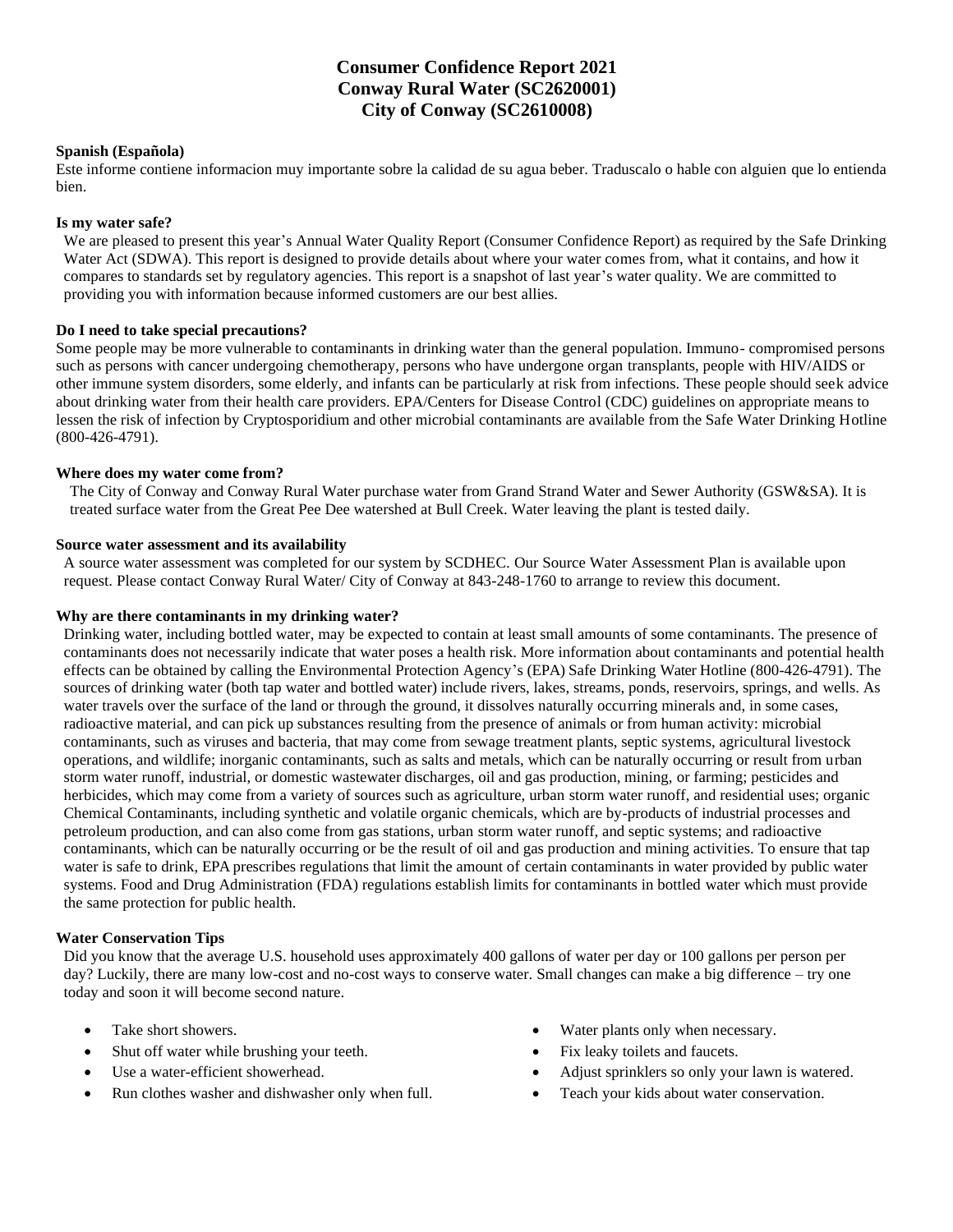# **Source Water Protection Tips**

Protection of drinking water is everyone's responsibility. You can help protect your community's drinking water source in several ways:

- Eliminate excess use of lawn and garden fertilizers and pesticides.
- Pick up after your pets.
- If you use a septic system, properly maintain your system to reduce leaching to water sources or consider connecting to a public system.
- Dispose of chemicals properly.

# **Additional Information for Lead**

- Volunteer in your community. Find a watershed organization and volunteer to help. Use EPA's Adopt Your Watershed to locate groups in your community.
- Organize a storm drain stenciling project with your local government or water provider.

If present, elevated levels of lead can cause serious health problems, especially for pregnant women and young children. Lead in drinking water is primarily from materials and components associated with service lines and home plumbing. City of Conway/ Conway Rural Water is responsible for providing high quality drinking water but cannot control the variety of materials used in plumbing components. When your water has been sitting for several hours, you can minimize the potential for lead exposure by flushing your tap for 30 seconds to 2 minutes before using water for drinking or cooking. If you are concerned about lead in your water, you may wish to have your water tested. Information on lead in drinking water, testing methods, and steps you can take to minimize exposure is available from the Safe Drinking [Water Hotline or at http://www.epa.gov/safewater/lead.](http://www.epa.gov/safewater/lead)

### **Water Quality Data Table**

In order to ensure that tap water is safe to drink, EPA prescribes regulations which limit the amount of contaminants in water provided by public water systems. The table below lists all the drinking water contaminants that we detected during the calendar year of this report. Although many more contaminants were tested, only those substances listed below were found in your water. All sources of drinking water contain some naturally occurring contaminants. At low levels, these substances are generally not harmful in our drinking water. Removing all contaminants would be extremely expensive, and in most cases, would not provide increased protection of public health. A few naturally occurring minerals may improve the taste of drinking water and have nutritional value at low levels. Unless otherwise noted, the data presented in this table is from testing done in the calendar year of the report. The EPA or the State requires us to monitor for certain contaminants less than once per year because the concentrations of these contaminants do not vary significantly from year to year, or the system is not considered vulnerable to this type of contamination. As such, some of our data, though representative, may be more than one year old. In this table you will find terms and abbreviations that might not be familiar to you. To help you better understand these terms, we have provided the definitions below the table.

# **WATER QUALITY DATA TABLE**

**Terms and abbreviations used in the Consumer Confidence Report: (**In this table you will find many terms and abbreviations you might not be familiar with. To help you better understand these terms we've provided the following definitions):

Action Level: The concentration of a contaminant which, if exceeded, triggers treatment or other requirements which a water system must follow.

**Action Level Goal (ALG):** The level of a contaminant in drinking water below which there is no known or expected risk to health. ALGs allow for a margin of safety.

*Non-Detects (ND)* - laboratory analysis indicates that the constituent is not present.

*Parts per million (ppm) or Milligrams per liter (mg/l)* - one part per million corresponds to one minute in two years or a single penny in \$10,000.

*Parts per billion (ppb) or Micrograms per liter* - one part per billion corresponds to one minute in 2,000 years, or a single penny in \$10,000,000.

*Maximum Contaminant Level (MCL)* - (mandatory language) The "Maximum Allowed" (MCL) is the highest level of a contaminant that is allowed in drinking water. MCLs are set as close to the MCLGs as feasible using the best available treatment technology. *Maximum Contaminant Level Goal (MCLG)* - (mandatory language) The "Goal"(MCLG) is the level of a contaminant in drinking water below which there is no known or expected risk to health. MCLGs allow for a margin of safety.

*Maximum Residual Disinfectant Level (MRDL)* – (mandatory language) The highest level of a disinfectant allowed in drinking water. There is convincing evidence that addition of a disinfectant is necessary for control of microbial contaminants.

*Maximum Residual Disinfectant Level Goal (MRDLG)* – (mandatory language) The level of a drinking water disinfectant below which there is no known or expected risk to health. MRDLGs do not reflect the benefits of the use of disinfectants to control microbial contaminants.

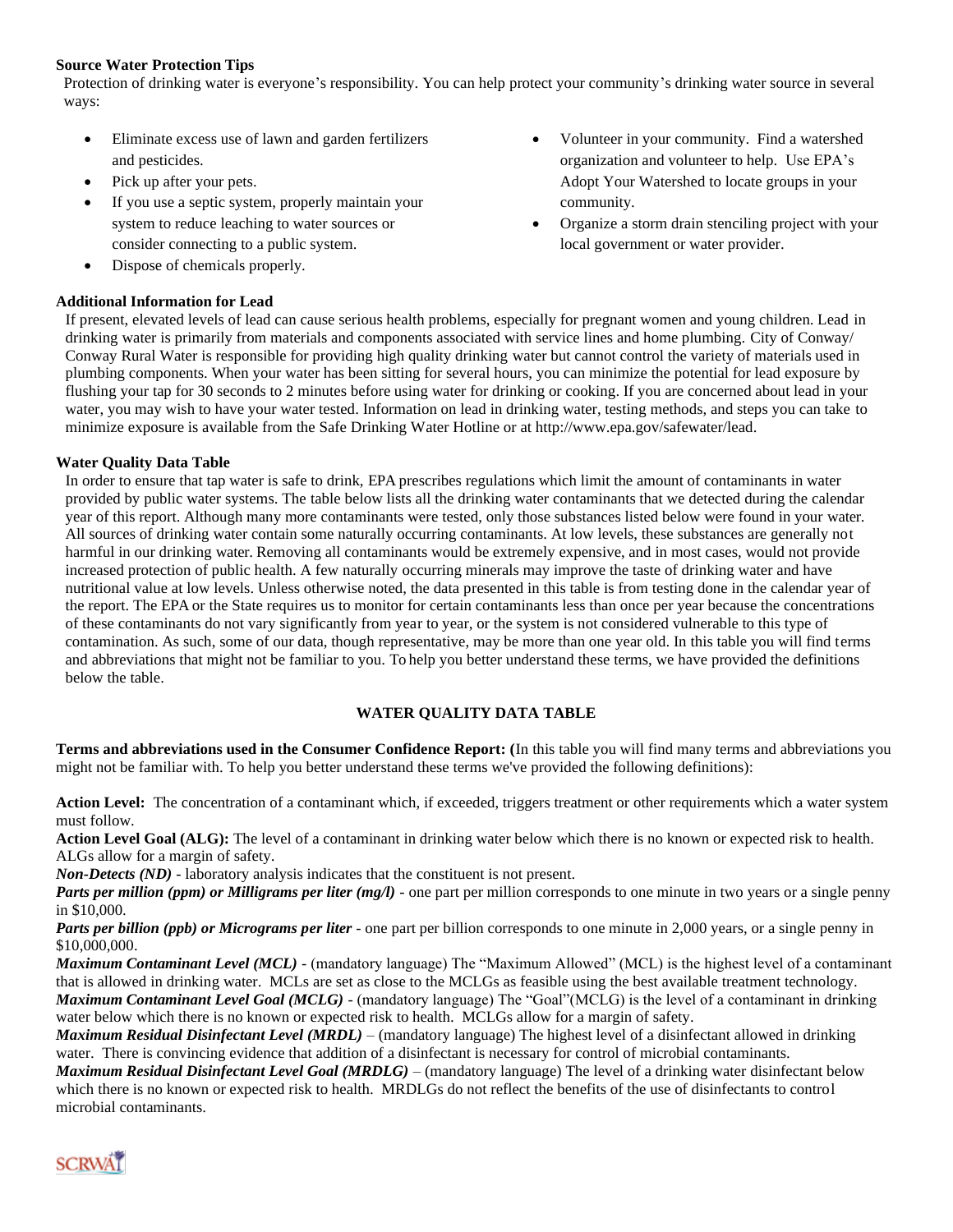# **TEST RESULTS**

# **Conway Rural Water (SC2620001)**

### **Lead and Copper – Inorganic Contaminants**

| Contaminants (unit of<br>measure)             | <b>ALG</b> | AL  | 90 <sup>th</sup><br>percentile | # Samples<br><b>Exceeding</b><br>AL | <b>Exceeds AL</b><br>(Yes/No) | <b>Sample</b><br>Date | <b>Typical Source</b>                                                                                            |
|-----------------------------------------------|------------|-----|--------------------------------|-------------------------------------|-------------------------------|-----------------------|------------------------------------------------------------------------------------------------------------------|
| Copper-action level at<br>consumer taps (ppm) | 1.3        | 1.3 | 0.14                           |                                     | N <sub>0</sub>                | 2020                  | Erosion of natural deposits;<br>Leaching from wood<br>preservatives; Corrosion of<br>household plumbing systems. |
| Lead-action level at<br>consumer taps (ppb)   |            | 15  | 0.47                           |                                     | N <sub>0</sub>                | 2020                  | Corrosion of household<br>plumbing systems. Erosion of<br>natural deposits.                                      |

### **Disinfectant and Disinfection By-Products**

| <b>Contaminants (unit of</b><br>measure)             | <b>MCLG</b> or<br><b>MRDLG</b> | MCL, TT,<br>or MRDL | Detect in<br>Your<br>Water | Range              | <b>Violation</b><br>(Yes or No) | Sample<br>Date | <b>Typical Source</b>                            |
|------------------------------------------------------|--------------------------------|---------------------|----------------------------|--------------------|---------------------------------|----------------|--------------------------------------------------|
| Chlorine (ppm)                                       | 4                              | 4                   | 2.7 RAA                    | $2.36 -$<br>3.32   | N <sub>o</sub>                  | 2021           | Water additive used to<br>control microbes       |
| <b>HAAs</b> [Haloacetic]<br>Acids] $(HAA5)$<br>(ppb) | No goal for<br>the total       | 60                  | $24$ LRAA                  | $12.06 -$<br>27.26 | N <sub>o</sub>                  | 2021           | By-product of<br>drinking water<br>chlorination. |
| <b>TTHMs</b> [Total]<br>Trihalomethanes] (ppb)       | No goal for<br>the total       | 80                  | 31 LRAA                    | $0 - 43.0$         | N <sub>0</sub>                  | 2021           | By-product of<br>drinking water<br>disinfection. |

### **Lead and Copper – Inorganic Contaminants**

# **City of Conway (SC2610008)**

| <b>Contaminants (unit of</b><br>measure)      | <b>ALG</b> | AL  | 90 <sup>th</sup><br>percentile | # Samples<br><b>Exceeding</b><br>AL | <b>Exceeds AL</b><br>(Yes/No) | <b>Sample</b><br><b>Date</b> | <b>Typical Source</b>                                                                                            |
|-----------------------------------------------|------------|-----|--------------------------------|-------------------------------------|-------------------------------|------------------------------|------------------------------------------------------------------------------------------------------------------|
| Copper-action level at<br>consumer taps (ppm) | 1.3        | 1.3 | 0.15                           |                                     | N <sub>0</sub>                | 2020                         | Erosion of natural deposits;<br>Leaching from wood<br>preservatives; Corrosion of<br>household plumbing systems. |
| Lead-action level at<br>consumer taps (ppb)   |            | 15  | 2.3                            |                                     | N <sub>0</sub>                | 2020                         | Corrosion of household<br>plumbing systems. Erosion of<br>natural deposits.                                      |

# **Disinfectant and Disinfection By-Products**

| <b>Contaminants (unit of</b><br>measure)           | <b>MCLG</b> or<br><b>MRDLG</b> | MCL, TT,<br>or MRDL | Detect in<br>Your<br>Water | Range              | <b>Violation</b><br>(Yes or No) | <b>Sample</b><br>Date | <b>Typical Source</b>                            |
|----------------------------------------------------|--------------------------------|---------------------|----------------------------|--------------------|---------------------------------|-----------------------|--------------------------------------------------|
| Chlorine (ppm)                                     | 4                              | $\overline{4}$      | 2.8 RAA                    | $2.29 -$<br>3.17   | N <sub>0</sub>                  | 2021                  | Water additive used to<br>control microbes       |
| <b>HAAs</b> [Haloacetic]<br>Acids] (HAA5)<br>(ppb) | No goal for<br>the total       | 60                  | 20 LRAA                    | $10.45 -$<br>21.04 | N <sub>0</sub>                  | 2021                  | By-product of<br>drinking water<br>chlorination. |
| <b>TTHMs</b> [Total]<br>Trihalomethanes] (ppb)     | No goal for<br>the total       | 80                  | 28 LRAA                    | $19.52 -$<br>34.80 | N <sub>0</sub>                  | 2021                  | By-product of<br>drinking water<br>disinfection. |